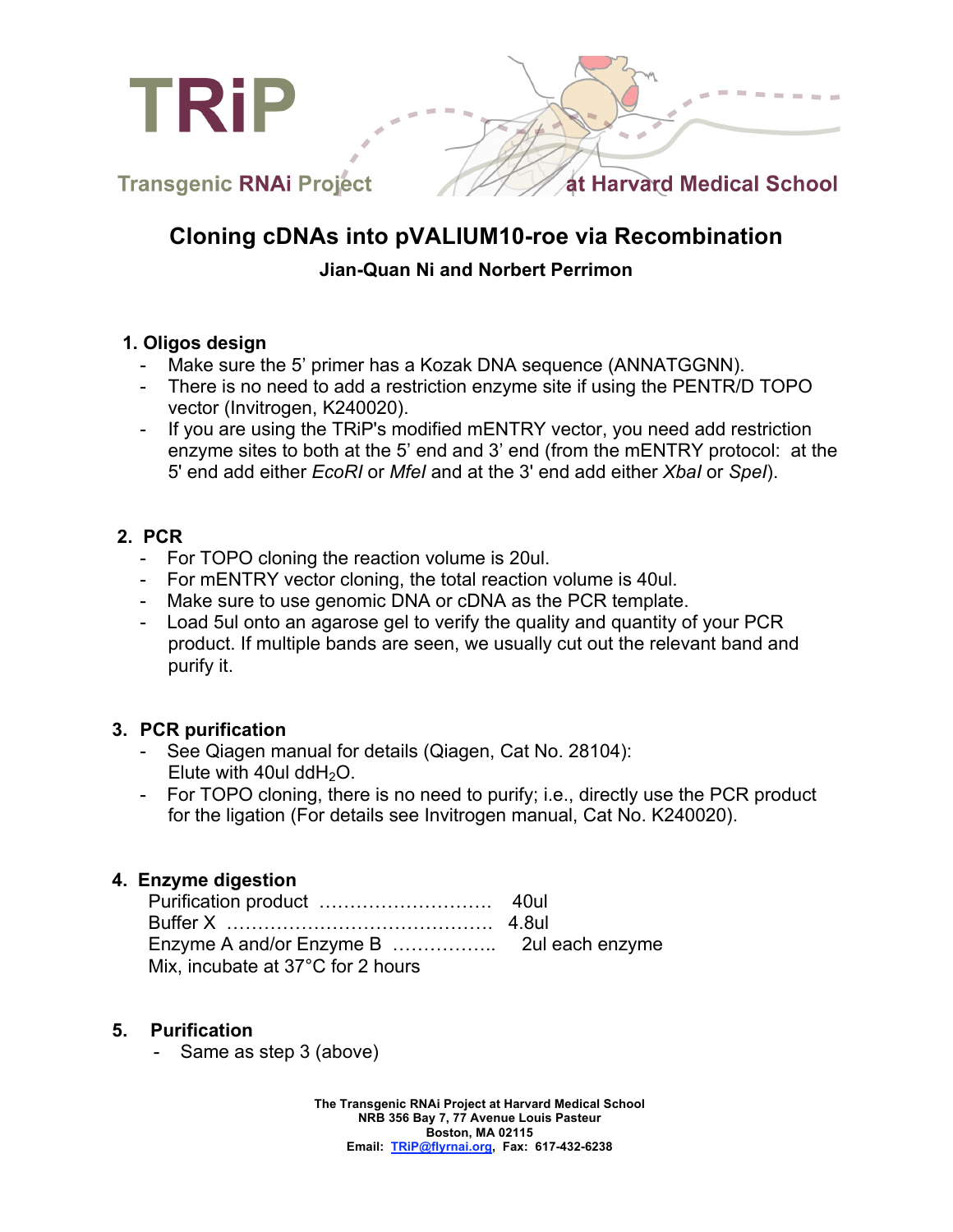

## **6. Ligation**

| Backbone (linearized by enzyme digestion)  2ul |  |
|------------------------------------------------|--|
| T4 DNA ligase (Roche, Cat No. 13580621)  1ul   |  |
| Mix, incubate at 16°C for 1 hour               |  |

## **7. Transformation**

| Mix, place on ice for 30 min, heat shock, add SOC medium and incubate at 37°C |  |
|-------------------------------------------------------------------------------|--|
| for 50 min, then plate (Kan resistant).                                       |  |

### **8. Select clone by PCR**

- make sure the direction of the insertion is correct if use single enzyme

#### **9. Miniprep**

- See Qiagen manual for details (Qiagen, Cat No. 27104)
- DNA sequencing to confirm the correct DNA sequence

#### **10. Recombination**

| Mix, incubate at 25°C for 1 hour |  |
|----------------------------------|--|

To stop the recombination, add 1ul proteinase K (from LR clonase kit), mix, incubate at 37°C for 10min.

> **The Transgenic RNAi Project at Harvard Medical School NRB 356 Bay 7, 77 Avenue Louis Pasteur Boston, MA 02115 Email: TRiP@flyrnai.org, Fax: 617-432-6238**